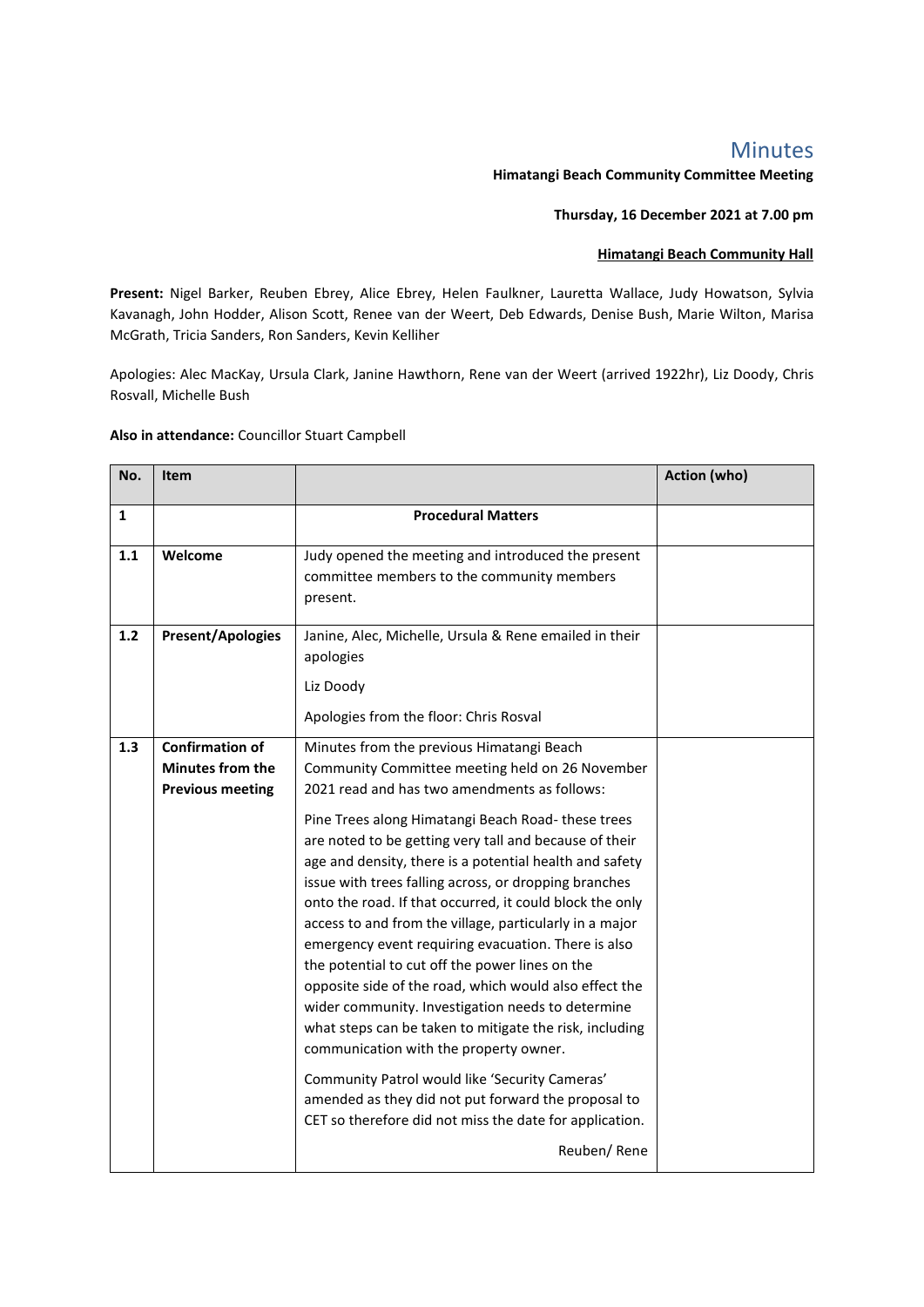| No. | Item                   |                                                                                                                                                                                                                                                                    | Action (who)        |
|-----|------------------------|--------------------------------------------------------------------------------------------------------------------------------------------------------------------------------------------------------------------------------------------------------------------|---------------------|
| 1.4 | Correspondence         | Inwards:                                                                                                                                                                                                                                                           |                     |
|     |                        | Emails: From Janine- confirming MDC website<br>updated                                                                                                                                                                                                             |                     |
|     |                        | - confirming Meeting with Wiremu-completed.                                                                                                                                                                                                                        |                     |
|     |                        | - Barling street widening issue                                                                                                                                                                                                                                    |                     |
|     |                        | From Michelle Bush- Chair of Community Trust                                                                                                                                                                                                                       |                     |
|     |                        | -AGM for Community Trust all invited Jan 30th @<br>11am                                                                                                                                                                                                            |                     |
|     |                        | Outwards:                                                                                                                                                                                                                                                          |                     |
|     |                        | Emails: To Janine (fwd Roading Team) - Sharing Local<br>Government Act 1974 showing council can require<br>land owners to remove trees causing injury to road.                                                                                                     |                     |
|     |                        | To James - Discussing Tennis Court and poles                                                                                                                                                                                                                       |                     |
|     |                        | Alice /Helen                                                                                                                                                                                                                                                       |                     |
| 1.5 | <b>Matters Arising</b> | Road widening of Barling St- To be brought up again<br>next meeting, widening not an option until 2024-2027                                                                                                                                                        |                     |
|     |                        | Committee had originally voted to not accept speed<br>bumps and instead push for widening road and speed<br>bumps.                                                                                                                                                 |                     |
|     |                        | Recycling centre expansion- Meeting with Wiremu<br>completed -Wiremu has arranged for the bins to be<br>rearranged on Tuesday 21 <sup>st</sup> December. Rec Services<br>have also been asked to keep an eye on the glass and<br>help with keeping the area clean. |                     |
|     |                        | Road repairs Himatangi Beach Road- Judy emailed<br>Janine-Roading aware and is ongoing                                                                                                                                                                             |                     |
|     |                        | No stopping signs at beach entrance - ongoing                                                                                                                                                                                                                      |                     |
|     |                        | Discussion re: 30km speed signs, can we have them<br>facing the right way. Any chance of having 5km signs<br>around entrance?                                                                                                                                      | Judy                |
|     |                        | Bollard reflectors- ongoing- roading aware                                                                                                                                                                                                                         | <b>Roading Team</b> |
|     |                        | Stormwater issues - Janine emailed (spoke with)<br>Hamish and Mayor Helen. Wiremu in discussion with<br>Roading Manager - looking at upgrade 2023.                                                                                                                 |                     |
|     |                        | Flooding spots of concern: Himatangi St/Rangitane St,<br>Rangitane st/Koputara Rd, Hunia terrace/Te Kiri St                                                                                                                                                        |                     |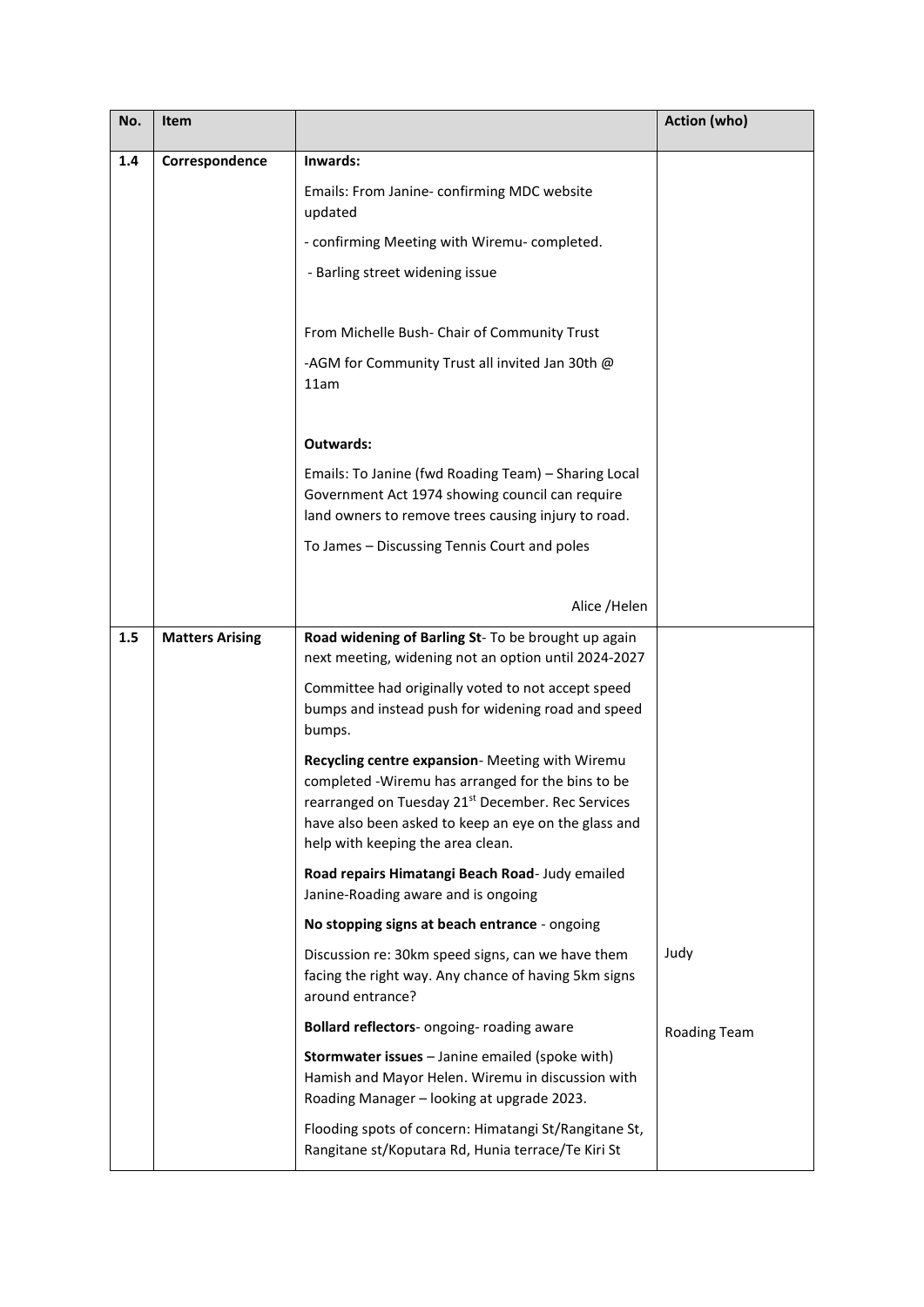| No. | Item                         |                                                                                                                                                                                       | Action (who)                                               |
|-----|------------------------------|---------------------------------------------------------------------------------------------------------------------------------------------------------------------------------------|------------------------------------------------------------|
|     |                              | Covid Vaccine Clinic $-$ only a few took up the offer                                                                                                                                 |                                                            |
|     |                              | Skip Bin- Wiremu has arranged - Bin is in place in<br>front of the surf club. Please note this bin is not for<br>locals to dump household waste.                                      |                                                            |
|     |                              | There is a bulk rubbish collection on January 8 <sup>th</sup> .                                                                                                                       |                                                            |
|     |                              | Pine Trees- Judy followed up, sent correspondence to<br>Janine and forwarded it on to roading team. Currently<br>investigating.                                                       |                                                            |
|     |                              | Nigel has declared a potential conflict of interest and<br>would like it to be noted that he will not contribute to<br>any discussion or decision making in regards to this<br>topic. |                                                            |
|     |                              | <b>Phoenix Palm Trees-James has discussed with land</b><br>owner                                                                                                                      |                                                            |
|     |                              | MDC Website- updated                                                                                                                                                                  |                                                            |
| 2   |                              | <b>Items for Approval/Information</b>                                                                                                                                                 |                                                            |
| 2.1 | <b>Finances</b>              | Janine not present.                                                                                                                                                                   |                                                            |
|     |                              | Balance of the Himatangi Beach Community<br>Committee Project Fund for 2021/22 is \$3,000.00.                                                                                         |                                                            |
|     |                              | To think of ideas of possible community projects that<br>this could go towards                                                                                                        | Community<br>Members/Community<br><b>Committee Members</b> |
| 2.2 | <b>Community Plan</b>        | To be reviewed at the February meeting.                                                                                                                                               |                                                            |
| 2.3 | Community<br><b>Projects</b> | Tennis Court- has been resealed, awaiting lines and<br>fence to be reinstalled                                                                                                        | Reuben to follow up<br>with James                          |
|     |                              | Toilet Block Upgrade-There have been other issues<br>with the block of recent times. Upgrade ongoing.                                                                                 |                                                            |
|     |                              | Notice Board-Discussion held with James about<br>putting this in a more user-friendly place- discussed<br>the option for it to be moved to outside the<br>Community Hall.             |                                                            |
|     |                              | Skate Park-James has notified us of delay in this<br>project due to the original contractors updated<br>delayed timeframe, a new contractor is being sought.                          |                                                            |
|     |                              | Security Cameras- Community Patrol would like the<br>Community Committee to liaise with the Community<br>Trust to see if we can get this project through to the<br>next stage.        |                                                            |
|     |                              |                                                                                                                                                                                       |                                                            |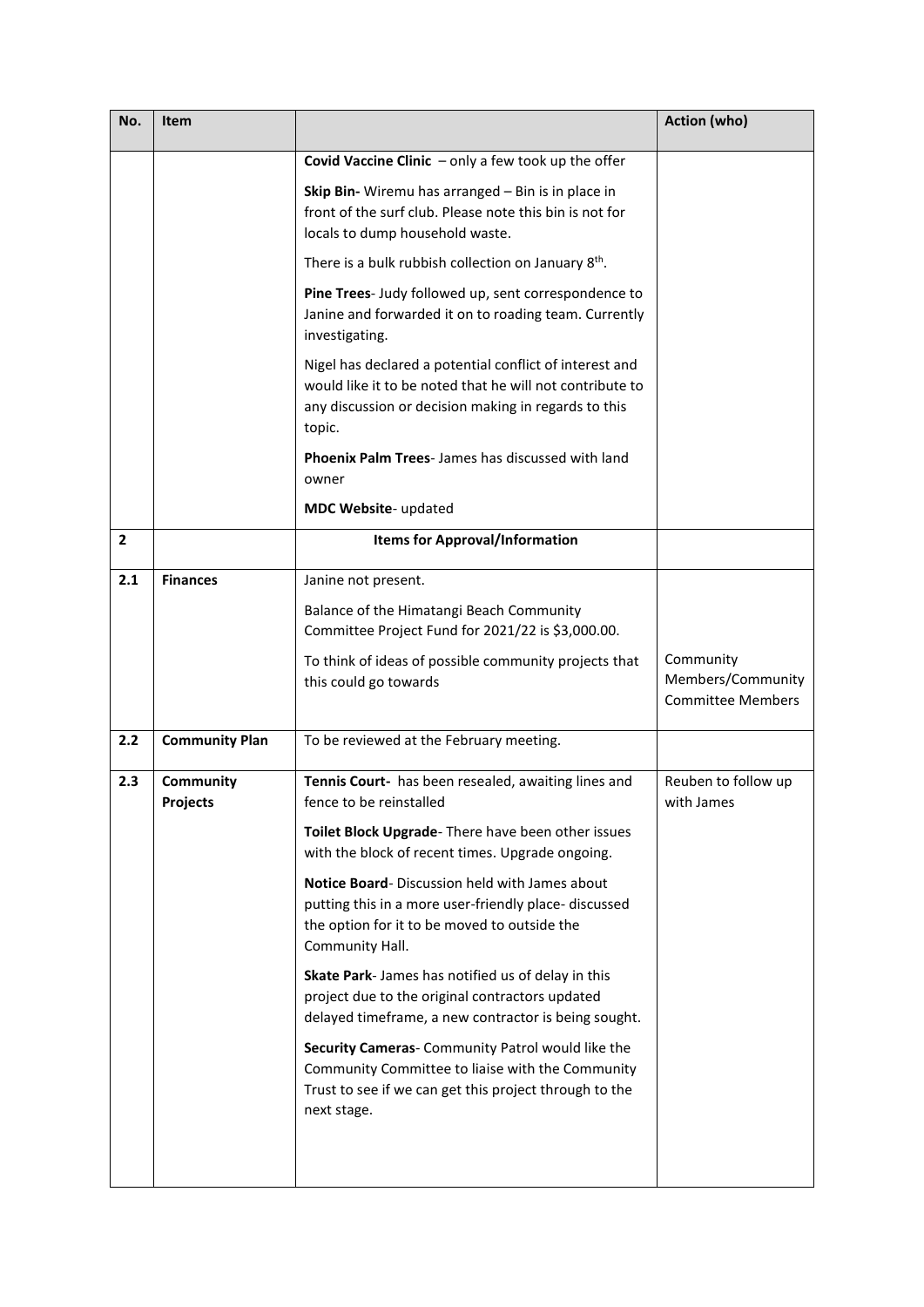| No. | Item |                                                                                                                                                                                                                                                                                              | Action (who) |
|-----|------|----------------------------------------------------------------------------------------------------------------------------------------------------------------------------------------------------------------------------------------------------------------------------------------------|--------------|
|     |      | Playground Upgrade - coming soon, if any new ideas<br>for new equipment please get in contact with the<br>Committee.                                                                                                                                                                         |              |
| 3   |      | <b>General Business</b>                                                                                                                                                                                                                                                                      |              |
|     |      | <b>Security Cameras</b>                                                                                                                                                                                                                                                                      |              |
|     |      | Stuart mentioned that the Council may be able to<br>underwrite the funds if we can get the ECT funding for<br>the cameras.                                                                                                                                                                   |              |
|     |      | There needs to be a second quote in order to get<br>funding which is proving difficult as it is a specific<br>project.                                                                                                                                                                       |              |
|     |      | There other communities that have managed to get<br>CET funding for security cameras- Email Janine and<br>the following community committees<br>(Cheltenam/Rangiwahia/Kimbolton)                                                                                                             |              |
|     |      | Discussion about applying for funding and how this is<br>done.                                                                                                                                                                                                                               |              |
|     |      | Proposed that the Committee ask the Trust to initiate<br>funding                                                                                                                                                                                                                             |              |
|     |      | Nigel/Kevin                                                                                                                                                                                                                                                                                  |              |
|     |      | <b>Community Trust-looking at how to better</b><br>communication between the committee and the<br>Trust- Nigel to become a Liaison.                                                                                                                                                          | Alice        |
|     |      | Email Michelle and introduce Nigel as Liaison.                                                                                                                                                                                                                                               |              |
|     |      | Alison Scott from the Trust will attend our meetings as<br>a liaison from the Trust.                                                                                                                                                                                                         |              |
|     |      | Communication Strategy - Ursula has offered to draft<br>together a strategy                                                                                                                                                                                                                  | Ursula       |
|     |      | <b>Community Website-</b> Ursula to look into this as part<br>of her Communication Strategy.                                                                                                                                                                                                 |              |
|     |      | Speeding on the Beach-appears to be getting worse.<br>Community Patrol-Stated there is no funding, there is<br>an increase in unregistered vehicles on the beach,<br>making it hard for the patrol to report on them. They<br>have no enforcement, can only observe and report to<br>Police. |              |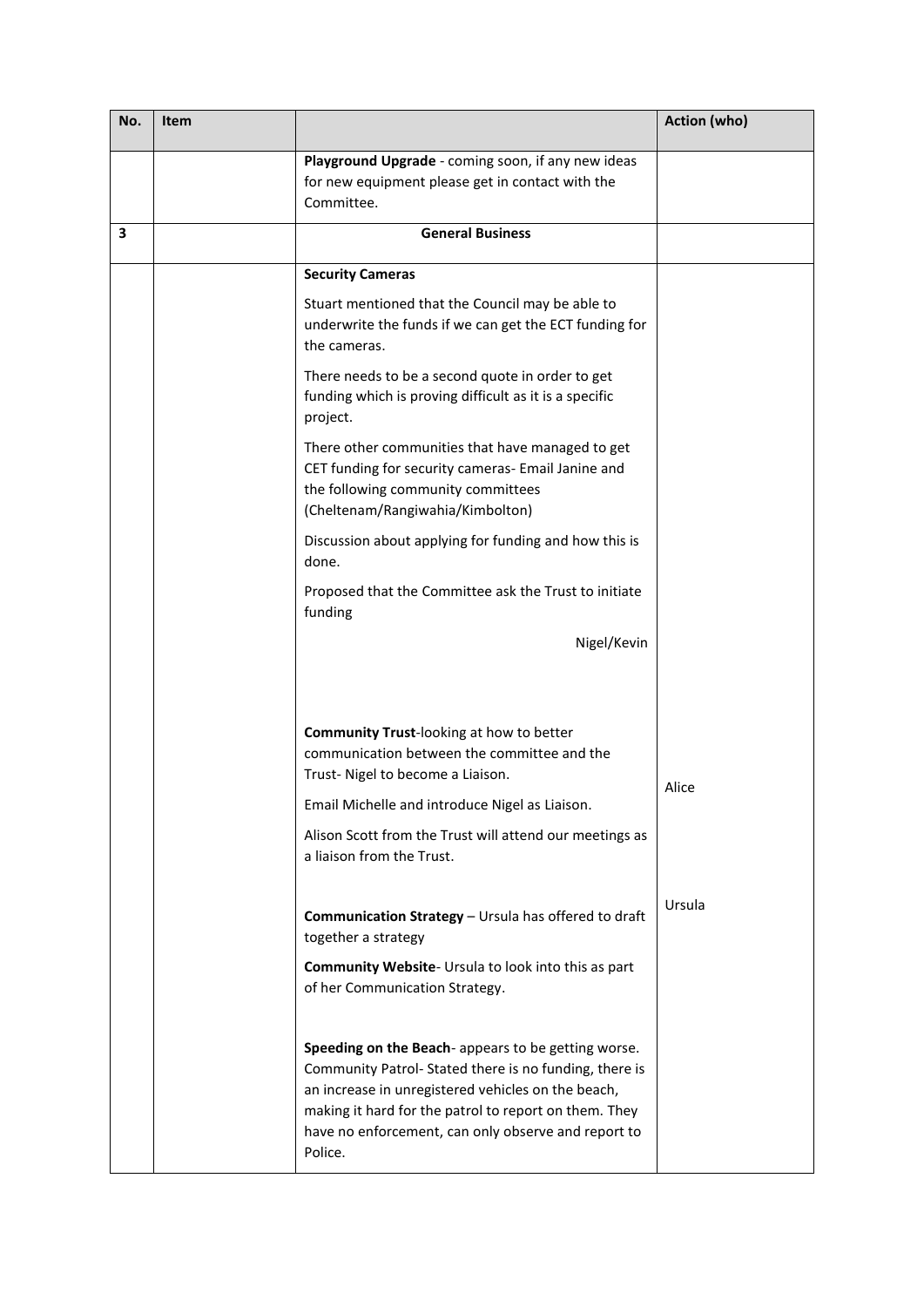| No. | Item                       |                                                                                                                                                                                                                          | <b>Action (who)</b>     |
|-----|----------------------------|--------------------------------------------------------------------------------------------------------------------------------------------------------------------------------------------------------------------------|-------------------------|
|     |                            | Only one 4wd police vehicle in the area- has been<br>based in Levin for the last 3 months.                                                                                                                               |                         |
|     |                            | Recent ATV accident requiring multiple emergency<br>services                                                                                                                                                             |                         |
|     |                            | The Community Committee would like to encourage<br>locals to call Police 111 for any unruly behaviour.                                                                                                                   |                         |
|     |                            | A local said it has been like this for years and years, its<br>not a new thing, every Summer it's the same.                                                                                                              |                         |
|     |                            | Suggestion that the Committee write a letter to the<br>Area Commander with all of the community concerns<br>re speeding on beach. Include Mayor and Member of<br>Parliament.                                             | <b>Nigel</b>            |
|     |                            | Overgrown Properties - There are concerns about a<br>few properties in the village being over grown. Tabled<br>a pamphlet from council.                                                                                  | John                    |
|     |                            | Addresses of these properties to be provided to<br>report to Council                                                                                                                                                     |                         |
|     |                            | Burnt out House in Hunia Terrace not asbestos, has<br>young teens playing in it, also overgrown, health and<br>safety concern- previously minuted.                                                                       |                         |
|     |                            | Compliance Officers discussed by Stewart and their<br>roles in the community.                                                                                                                                            |                         |
|     |                            | Seats outside takeaways have nails loose- shop owns<br>these, this will be brought to the attention of the<br>owner.                                                                                                     | <b>Community Member</b> |
|     |                            | Lyn wants to thank whoever it was that finished off<br>the weeding out front of The Beach Shop. She started<br>the weeding there but was unable to finish the job<br>and someone kindly completed it for her. Thank You. |                         |
| 3.1 | <b>Surf Club Report</b>    | Alec sent his apologies but passed on the below<br>message.                                                                                                                                                              |                         |
|     |                            | Volunteer patrols started last weekend and regional<br>guards (Monday to Friday) start next week and go<br>through to the end of January. Weekend patrols go<br>through to the end of February                           |                         |
| 3.2 | <b>Fire Brigade Report</b> | One more training and then they will be on break until<br>late January. Although not off duty.                                                                                                                           |                         |
|     |                            | Fireman's football will be happening January 2 <sup>nd</sup> 2022<br>under the covid framework.                                                                                                                          |                         |